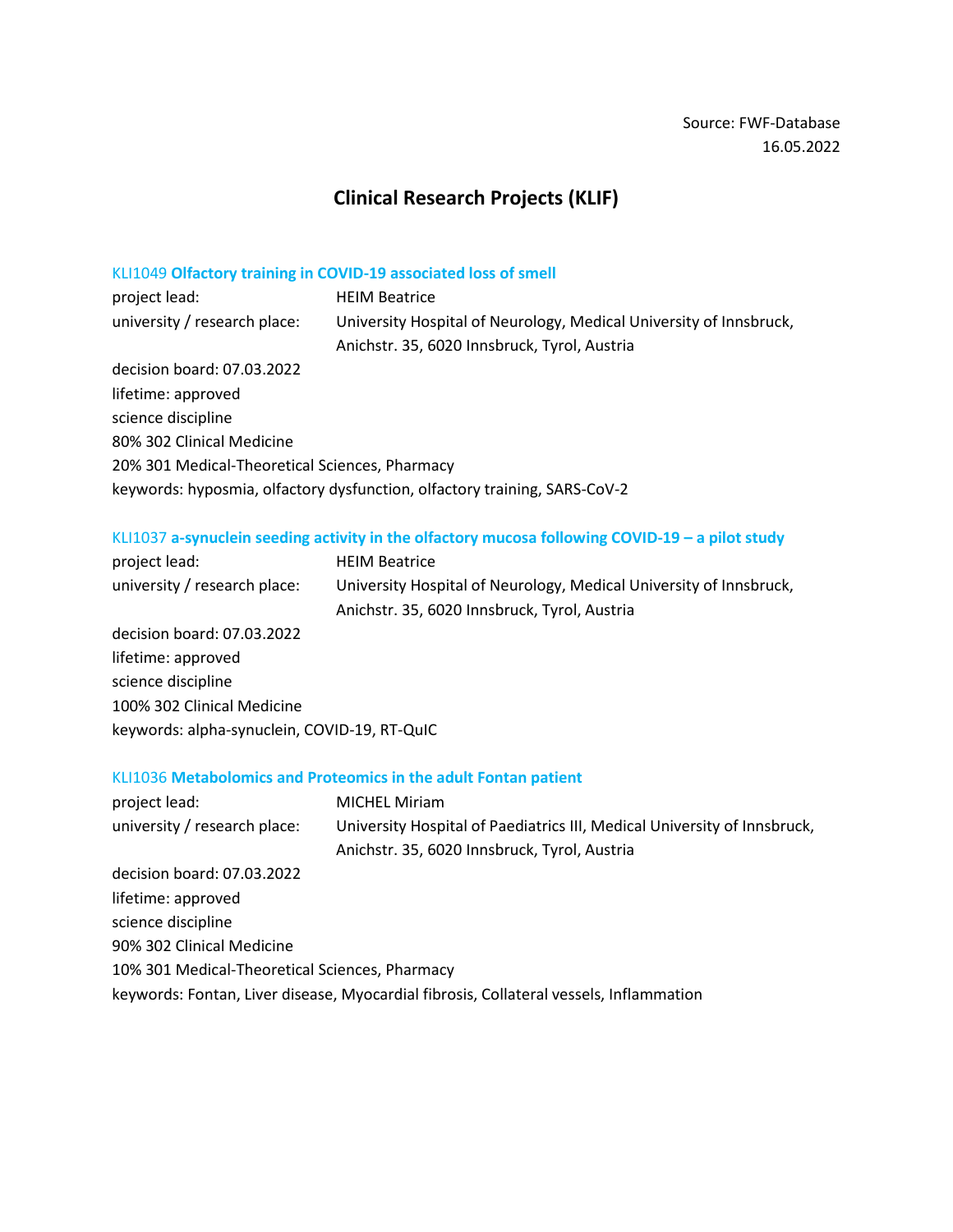## KLI986 **Long-term neurological outcome after SARS-CoV-2 infection**

| project lead:                     | <b>HELBOK Raimund</b>                                              |
|-----------------------------------|--------------------------------------------------------------------|
| university / research place:      | University Hospital of Neurology, Medical University of Innsbruck, |
|                                   | Anichstr. 35, 6020 Innsbruck, Tyrol, Austria                       |
| decision board: 21.06.2021        |                                                                    |
| lifetime: 01.09.2021 - 31.08.2024 |                                                                    |

science discipline 100% 302 Clinical Medicine keywords: COVID-19, neurological manifestations, longterm outcome, quality of life, SARS-CoV-2

## KLI909 **68Ga-DFO based PET-Imaging of Infections**

| project lead:                                 | <b>DECRISTOFORO Clemens</b>                                                                   |
|-----------------------------------------------|-----------------------------------------------------------------------------------------------|
| university / research place:                  | University Hospital for Nuclear Medicine, Medical University of                               |
|                                               | Innsbruck, Anichstr. 35, 6020 Innsbruck, Tyrol, Austria                                       |
| decision board: 23.11.2020                    |                                                                                               |
| lifetime: 11.01.2021 - 10.07.2023             |                                                                                               |
| science discipline                            |                                                                                               |
| 85% 302 Clinical Medicine                     |                                                                                               |
| 10% 303 Health Sciences                       |                                                                                               |
| 5% 301 Medical-Theoretical Sciences, Pharmacy |                                                                                               |
|                                               | keywords: Deferoxamine, PET, Gallium-68, bacterial infections, siderophore, molecular imaging |

## KLI900 **Stopping ACE-inhibitors in COVID-19 (ACEI-COVID-19)**

| project lead:                     | <b>BAUER Axel</b>                                                                    |
|-----------------------------------|--------------------------------------------------------------------------------------|
| university / research place:      | University Hospital for Internal Medicine, Medical University of                     |
|                                   | Innsbruck, Anichstr. 35, 6020 Innsbruck, Tyrol, Austria                              |
| decision board: 28.09.2020        |                                                                                      |
| lifetime: 01.11.2020 - 31.01.2023 |                                                                                      |
| science discipline                |                                                                                      |
| 100% 302 Clinical Medicine        |                                                                                      |
|                                   | keywords: COVID-19, ACE-inhibitors, Renin-Angiotensin-System, cardiovascular disease |

### KLI881 **TRUFFLE-2 Study-Austria**

| project lead:                     | BERGER Astrid (national research partner)                                                    |
|-----------------------------------|----------------------------------------------------------------------------------------------|
| university / research place:      | University Hospital for Gynaecology and Obstetrics, Medical University                       |
|                                   | of Innsbruck, Anichstr. 35, 6020 Innsbruck, Tyrol, Austria                                   |
| decision board: 08.03.2021        |                                                                                              |
| lifetime: 01.05.2021 - 30.04.2025 |                                                                                              |
| science discipline                |                                                                                              |
| 100% 302 Clinical Medicine        |                                                                                              |
|                                   | keywords: fetal growth restriction, doppler ultrasound, computerized CTG, neurodevelopmental |
| outcome                           |                                                                                              |